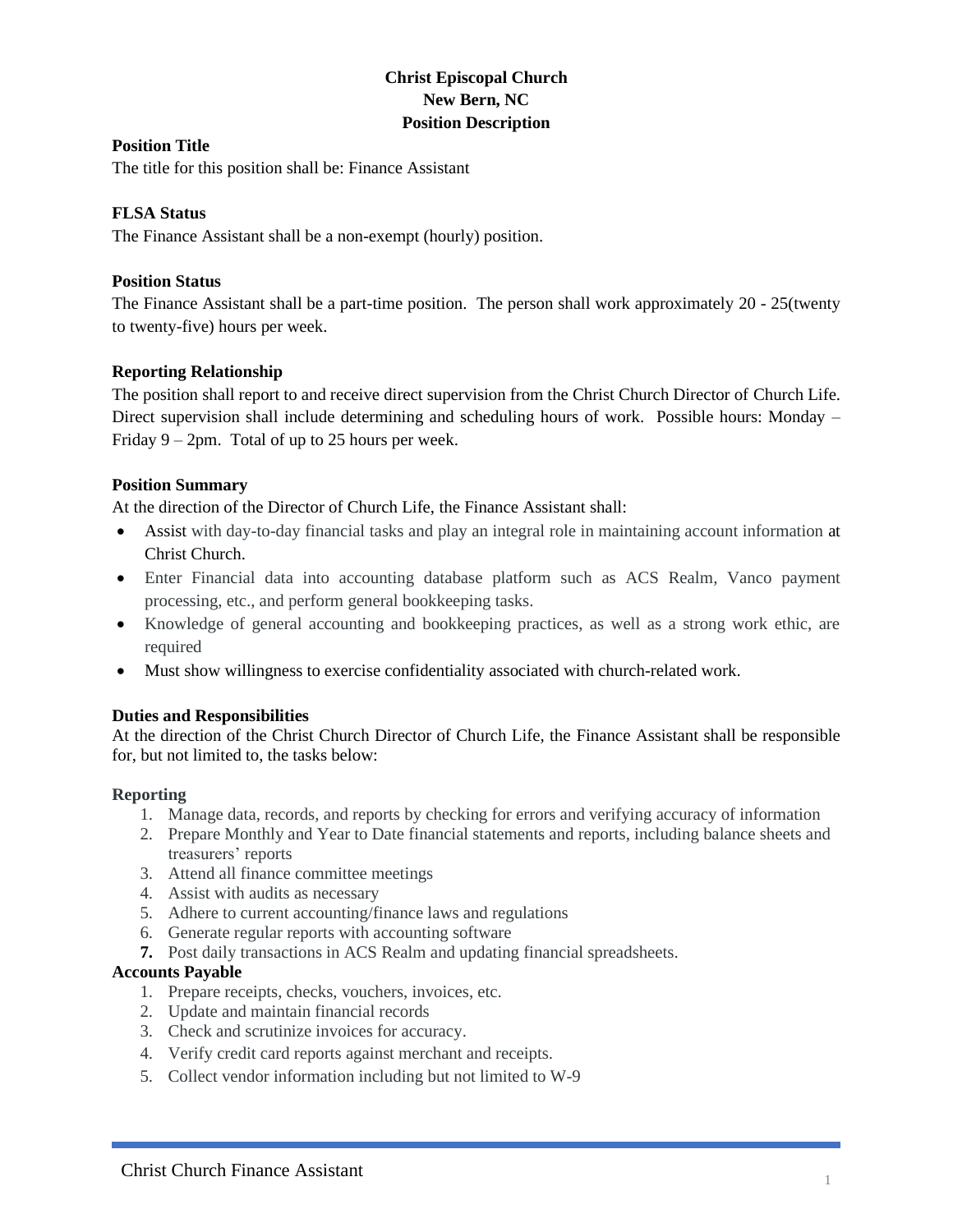# **Payroll and Benefits**

- **1.** Calculate and process biweekly payroll
- **2.** Review and process timecards
- **3.** Prepare year end and other tax documents such as W-2, 1099, W-3 etc.
- **4.** Quarterly filing of IRS form 941 and NC-5 Taxes
- **5.** Track Clergy Compensation including SECA and Clergy housing compensation
- **6.** Process employee benefits, including Health Care Insurance, dental and vision care, including eligibility and premium payments.
- **7.** Manage and prepare payments for Employee pension program such as 403b (currently with Fidelity)
- **8.** Manage Employee Roster in the Church Pension platform

# **Accounts Receivable**

- 1. Track and enter church member pledges and payments
- 2. Prepare reports for the Stewardship committee as related to the annual giving campaign.
- 3. Prepare quarterly pledge payment statements as needed.
- 4. Assist with the collection and management of pledge account balances.
- 5. Investigate and resolve any client account discrepancies.
- 6. Process and reconcile bank deposits.
- 7. Prepare Bi-annual sales tax refund for State of North Carolina refund

# **Budget**

- 1. Assist in creating and setting budgets
- 2. Assist in monthly budget tracking and reporting

# **Other Duties**

- **1.** As needed, answering incoming telephone lines, directing to proper persons, giving out information.
- **2.** Welcome church members in a warm and friendly manner, answer any questions they have and connect them with the appropriate person.
- **3.** Attend staff meetings scheduled by the Rector or the Director of Church Life.
- **4.** Be self-directed and seek out tasks to be completed as needed
- **5.** Independently prioritize daily tasks and responsibilities
- **6.** Assist the Director of Church Life/Clergy in performing other special projects.

# **Qualifications and Skills**

The Finance Assistant shall possess experience working in a professional services office environment. Work experience in a not-for-profit and/or religious institution setting shall be preferred. Specific qualifications shall include:

- 1. Associate's or bachelor's degree in accounting, finance or related field preferred.
- 2. High school diploma or certificate signifying graduation from a technical vocational educational institution with related 5 years of finance experience required.
- 3. Capable of working independently and within an environment of distraction. Must be proactive and work as a team player.
- 4. Ability to work cooperatively, consistently, and reliably with Christ Church clergy and lay staff.
- 5. Strong work organization abilities: ability to focus on and perform multiple concurrent assignments and to follow verbal instruction.
- 6. Ability to accept and perform work assignments with "once and done" direction. Ability to take initiative and work independently while respecting assignment boundaries established by the Director of Church Life.
- 7. Ability to meet deadlines.
- 8. Warm, welcoming demeanor. This position represents face to face contact with church members and must have an empathetic nature.